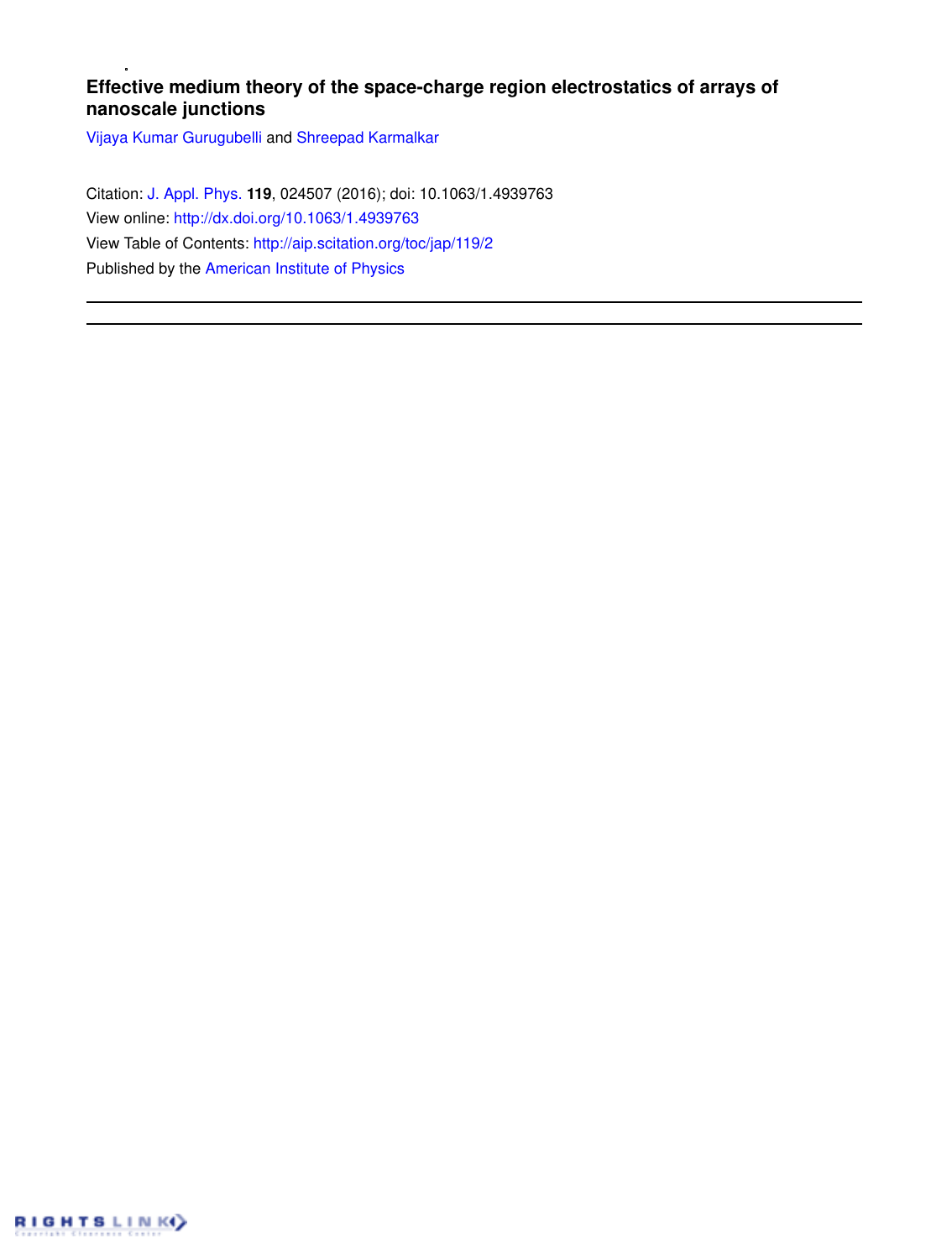

# Effective medium theory of the space-charge region electrostatics of arrays of nanoscale junctions

Vijaya Kumar Gurugubelli<sup>a)</sup> and Shreepad Karmalkar

*Department of Electrical Engineering, Indian Institute of Technology Madras, Chennai 600036, India*

(Received 19 October 2015; accepted 29 December 2015; published online 13 January 2016)

We develop an Effective Medium Theory for the electrostatics of the Space-Charge Region (SCR) of Schottky and *p-n* junctions in arrays of nanofilms (NFs), nanowires (NWs), and nanotubes (NTs) in a dielectric ambient. The theory captures the effects of electric fields in both the semiconductor, i.e., NF/NW/NT, and the dielectric media of the array. It shows that the depletion width and the screening length characterizing the SCR tail in the array correspond to those in a bulk junction with an effective semiconductor medium, whose permittivity and doping are their weighted averages over the cross-sectional areas of the semiconductor and dielectric; the shapes of the cross-sections are immaterial. Further, the reverse bias  $1/C<sup>2</sup>$ -*V* behavior of junctions in NF/NW/NT arrays is linear, as in bulk junctions, and is useful to extract from measurements the built-in potential, effective doping including the semiconductor-dielectric interface charge, and NF/NW/NT length. The theory is validated with numerical simulations, is useful for the experimentalist, and yields simple formulas for nano-device design which predict the following. In the limiting case of a single sheet-like NF, the junction depletion width variation with potential drop is linear rather than square-root (as in a bulk junction). In arrays of symmetric silicon *p-n* junctions in oxide dielectric where NF/NW thickness and separation are 5% and 100% of the bulk depletion width, respectively, the junction depletion width and the screening length are scaled up from their bulk values by the same factor of  $\sim$ 2 for NF and  $\sim$ 10 for NW array. © 2016 AIP Publishing LLC. [http://dx.doi.org/10.1063/1.4939763]

# I. INTRODUCTION

Schottky and *p-n* junctions in arrays of nanofilms (NFs) or nanowires (NWs) or nanotubes (NTs), like the ones shown in Figs.  $1(a)$  and  $1(b)$ , are of practical interest in upcoming nanoscale devices. Arrays of NW/NT junctions find applications in photovoltaics,  $1,2$  Light Emitting Diodes (LEDs),  $3-6$ photodetectors, $7-9$  etc. Array of NF junctions appears at the source and drain contacts in  $FINFETs$ ,  $^{10}$  and in devices made in layers of two-dimensional materials; for example, recently, a stack of alternating layers of graphene and hexagonal boron nitride insulator has been grown for potential device applications.<sup>11</sup> Moreover, in the study of lowdimensional effects, as one moves from bulk to a single NF/ NW/NT, an array of NFs/NWs/NTs in a dielectric medium serves as an intermediate situation.<sup>12</sup>

The behavior of junctions is governed by the Space-Charge Region (SCR) electrostatics. The SCR consists of a region near the junction completely depleted of mobile carriers and a partially depleted tail beyond this region. A knowledge of the depletion width, i.e., the SCR width approximating the SCR to be fully depleted of mobile carriers, is useful for estimating the junction characteristics such as charge/capacitance/field versus voltage and breakdown voltage. On the other hand, a knowledge of the SCR tail width is useful for accurate estimation of the onset of phenomena which depend upon electrostatic interaction between adjacent junctions of the device.<sup>13</sup>

The main result of our EMT theory is as follows. Consider the *p*-side SCR of a uniformly doped *bulk p*-type Schottky or  $p$ -*n* junction. The depletion width  $W_{pB}$  (*p* for  $p$ side and *B* for bulk) for a potential drop  $V_p$  and the Debye length  $L_{Dp}$  characterizing the SCR tail beyond the depletion width are given by  $16,17$ 

$$
W_{pB} = \sqrt{\frac{2\epsilon_s V_p}{qN_A}} \quad \text{and} \quad L_{Dp} = \sqrt{\frac{\epsilon_s V_t}{qN_A}}, \quad (1)
$$

where  $\epsilon_s$  is the semiconductor permittivity, *q* is the electronic charge,  $N_A$  is the doping, and  $V_t$  is the thermal voltage;  $L_{Dp}$ is the screening length derived from the potential distribution in the SCR under linear screening. The SCR tail width is a fraction of  $W_{pB}$  and is on the order of  $L_{Dp}$ . Note that  $V_p$ a)Electronic mail: vkgurugubelli@gmail.com **a)** includes both applied and built-in voltages. When the bulk

0021-8979/2016/119(2)/024507/12/\$30.00 119, 024507-1 © 2016 AIP Publishing LLC

Recently, we analyzed the SCR electrostatics of Schottky junctions in arrays of NWs/NTs,<sup>14</sup> and lateral *p-n* junctions in single NFs.<sup>15</sup> The present paper expands and unifies this analysis into an Effective Medium Theory (EMT) for the SCR electrostatics of Schottky and *p-n* junctions in arrays of NFs/NWs/NTs (see Figs.  $1(a)$  and  $1(b)$ ). The theory captures the effects of the electric field in both the semiconductor, i.e., NF/NW/NT, and dielectric media of the array. It shows that the depletion width and the screening length characterizing the SCR tail in the array correspond to those in a bulk junction with an effective semiconductor medium whose permittivity and doping are their weighted averages over the cross-sectional areas of the semiconductor and dielectric.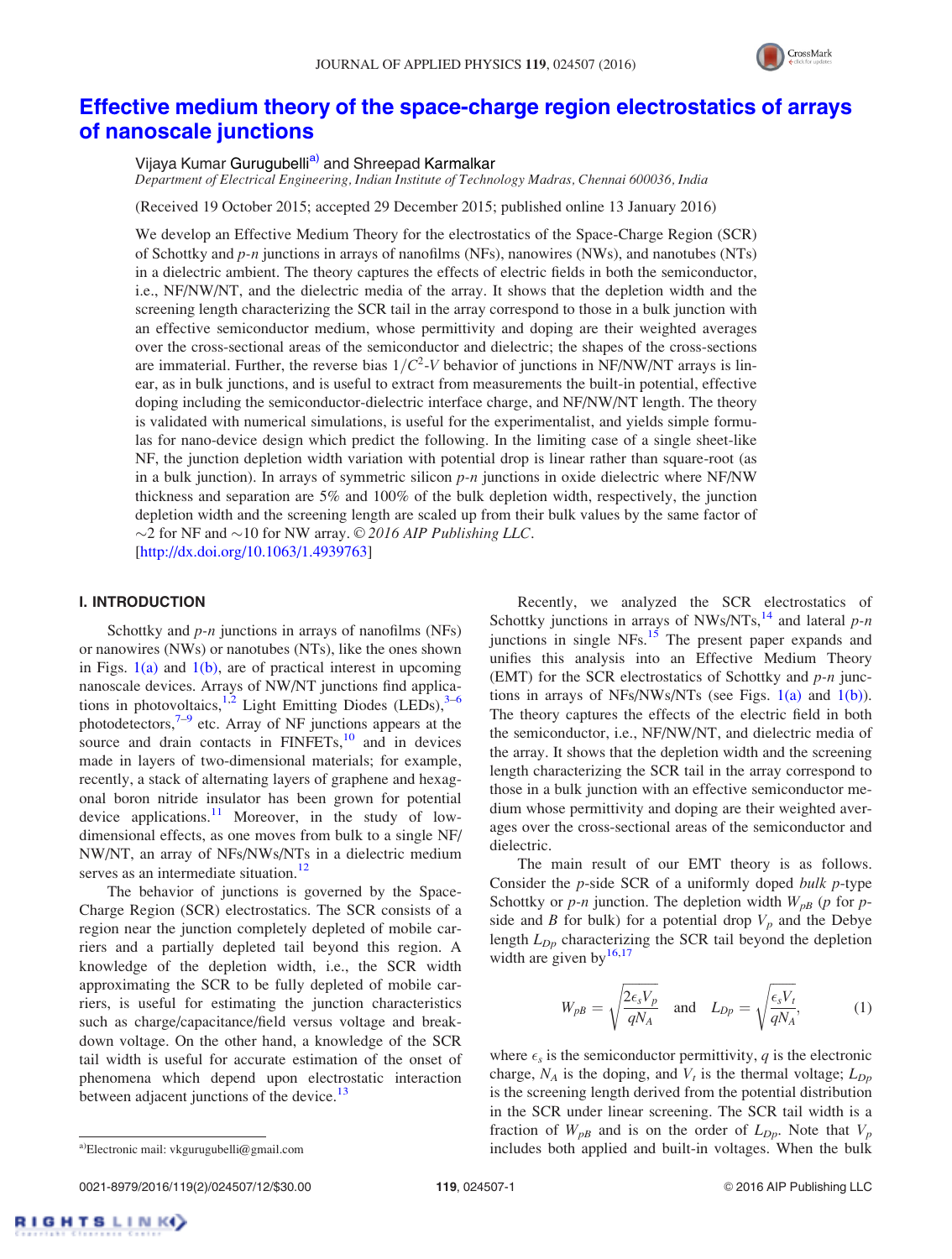

FIG. 1. Schottky and *p-n* junctions in an array of nanofilms (a) and nanowires (b). The cross-sections of junctions in nanofilm and nanowire arrays are identical; (c) shows these and the field lines. A nanotube array appears like (b), except that the wires are hollow, and has the field lines shown in (d).

semiconductor is replaced by an array of semiconductor NFs/NWs/NTs (see Fig. 1), the field in the dielectric ambient surrounding the NF/NW/NT increases the depletion width and screening length by several times. $14,15$  The EMT developed in this paper yields the *p*-side depletion width *W<sup>p</sup>* and screening length  $L_{Ap}$  (*A* for Array) in the array as

$$
W_p = \sqrt{\frac{2\epsilon_{emt}V_p}{qN_{Aemt}}} \quad \text{and} \quad L_{Ap} = \sqrt{\frac{\epsilon_{emt}V_t}{qN_{Aemt}}}, \tag{2}
$$

where

$$
\epsilon_{emt} = \frac{\epsilon_s A_s + \epsilon_a A_a}{A_s + A_a} \quad \text{and} \quad N_{Aemt} = \frac{N_A A_s + 0 \times A_a}{A_s + A_a} \,, \quad (3)
$$

and  $A_s$  and  $A_a$  are the cross-sectional areas of the semiconductor NF/NW/NT and the ambient dielectric, respectively. Interpretation of these results for nanofilms and nanowires is straight forward; semiconductor-dielectric interface charge  $\sigma_f$ , if any, is accounted for by regarding  $N_A$  in Eq. (3) as the net doping due to volume doping and an amount obtained by distributing  $\sigma_f$  uniformly over the film/wire thickness. For nanotubes, we regard  $\epsilon_s$  and  $A_s$  as the permittivity and crosssectional area of the medium inside the tube, respectively, and *N<sup>A</sup>* as the doping obtained by distributing the surface doping uniformly over the tube thickness. Analogous results apply for an *n*-type Schottky junction and for the *n*-side SCR of a *p-n* junction, i.e., we can obtain the *n*-side depletion widths  $W_{nB}$  and  $W_n$  and the screening lengths  $L_{Dn}$  and  $L_{An}$  by replacing  $V_p$  and  $N_A$  by *n*-side potential drop  $V_n$  and doping  $N_D$ , respectively. In ultra-thin NFs/NWs, the built-in voltage component of  $V_p$  and  $V_n$  should be calculated including the quantum confinement effects. We validate our theory by comparing it with accurate self-consistent numerical simulations. Although we develop our theory using the widely prevalent configuration of square arrays of cylindrical NWs/ NTs, we show that our theory works for NW/NT arrays of other configurations too.

# II. STRUCTURAL PARAMETERS AND QUALITATIVE UNDERSTANDING OF SCR ELECTROSTATICS

Based on the field lines shown in Figs.  $1(c)$  and  $1(d)$ , it can be inferred that the SCR electrostatics of these junctions depends on the NF/NW/NT thickness/diameter 2*R*, inter-film/ wire/tube separation 2*S'*, ambient permittivity  $\epsilon_a$ , and  $\sigma_f$ , in addition to the parameters that affect a bulk junction, namely,  $N_A$ ,  $N_D$ ,  $\epsilon_s$ , and potential drop  $V_d = V_p + V_n = V_{bi} - V_a$ , where  $V_a$  is the applied voltage and  $V_{bi}$  is the built-in potential. The bulk values of  $V_{bi}$  = work function difference  $\varphi_{ms}$  in a Schottky junction and  $V_t \log(N_A N_D/n_i^2)$  in a *p-n* junction apply to NFs/NWs also, as long as the NFs/NWs are not ultrathin to be affected by quantum confinement, which increases the  $V_{bi}$  above the bulk value as discussed later in Section VIII. Below we present a qualitative understanding of the SCR electrostatics modeled in the present work.

We consider Schottky junctions for explanation. Similar explanations hold good for *p-n* junctions. Fig. 2(a) shows the simulated equilibrium space-charge density in bulk, NF array, and NW array junctions. The corresponding electric field distributions appear in Fig. 2(b). The simulations are performed in Sentaurus TCAD<sup>18</sup> by self-consistently solving the Poisson's equation and drift-diffusion transport equations.<sup>17</sup> Fig.  $2(a)$  reveals that the depletion and SCR tail widths increase from bulk to NF to NW. This is due to the fact that there is no surrounding flux in bulk, and that the surrounding flux due to  $E_x$  in NF and  $E_r$  in NW, that uses up some of the space-charge, is more in NW than in NF. Since only the remaining space-charge can cause the fall of the axial electric field  $E_z$ , the rate of fall of  $E_z$  decreases from bulk to NF to NW as shown in Fig. 2(b). Since the potential drop  $\int E_z dz$  is same for all the distributions, the peak  $E_z$ reduces and SCR width increases from bulk to NF to NW. Correspondingly, the extent of SCR width over which the normal field  $(E_r$  in NW and  $E_x$  in NF) terminates increases from NF to NW (see Fig.  $2(b)$ ).

Our present work models this variation of depletion width and SCR tail width.

## III. EQUATIONS AND APPROXIMATIONS

We first consider NF and NW arrays. We then apply the results of NW array to treat an NT array, realizing that, from an electrostatic view point, an NT array is analogous to an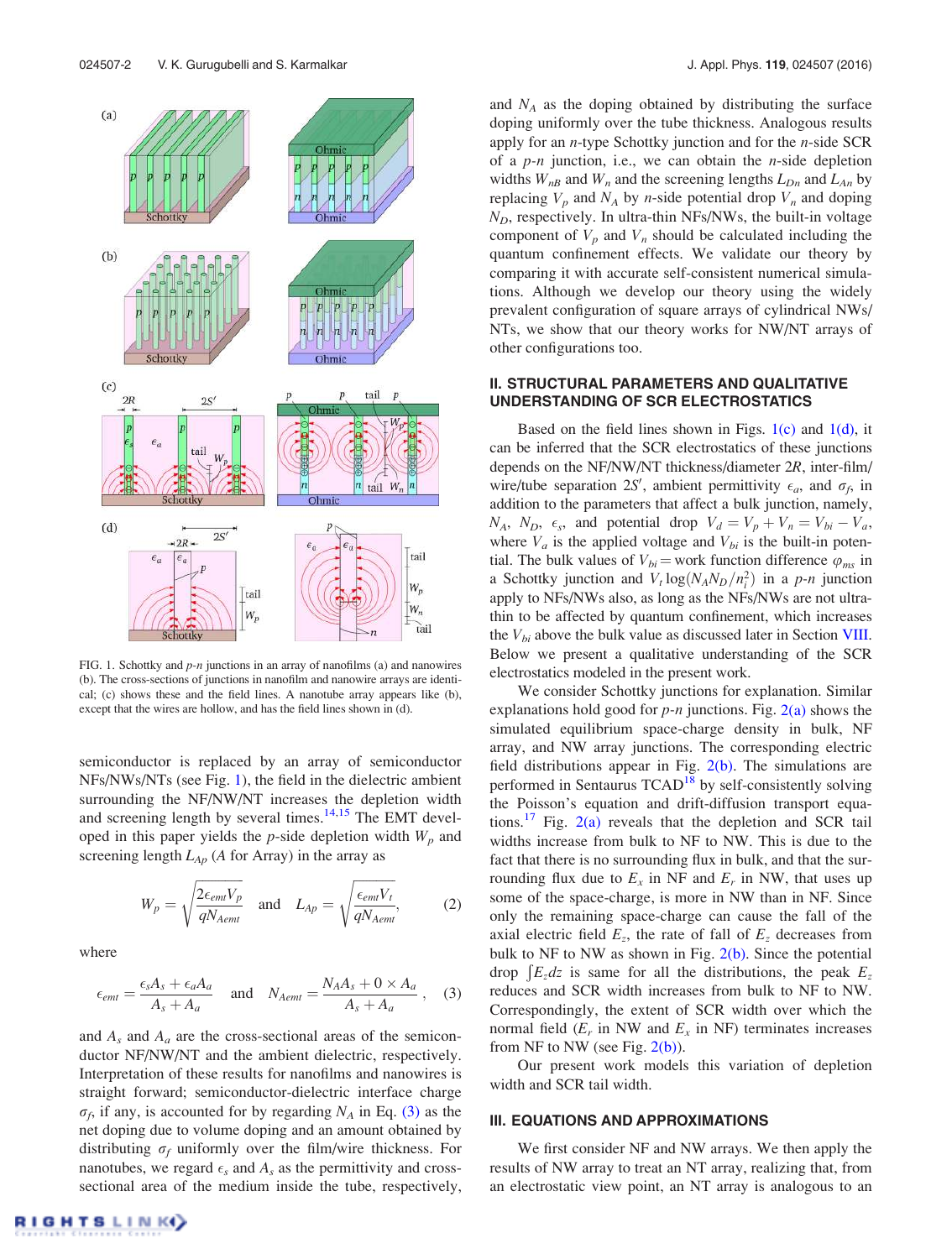

FIG. 2. Simulated equilibrium distributions of space-charge (a) and electric field (b) in Schottky junctions realized in bulk silicon, and in arrays of silicon NFs/NWs in  $SiO<sub>2</sub>$  ambient.

NW array with  $\epsilon_s = \epsilon_a$ , and zero space-charge but non-zero interface charge.<sup>14</sup> Note that the analysis of the Schottky junction also applies to an array wherein the Schottky metal is replaced by a heavily doped bulk semiconductor of opposite polarity to that of the array.

Without any loss of generality, we regard the semiconductor part of the Schottky junction to be *p*-type, and the *p*-side of the *p-n* junction to be lightly doped relative to the *n*-side. Considering the symmetry of the arrays shown in Figs.  $1(a)$  and  $1(b)$ , to model their SCR electrostatics, it suffices to analyze the electrostatics of the simplified nanostructures shown in Figs.  $3(a)$  and  $3(b)$ , which are the *p*-side of the unit or Wigner-Seitz cells of the array. Each simplified nanostructure is a single NF/NW/NT surrounded by a dielectric medium with dimensions governed by 2*S'*. In the case of NW/NT (see Fig.  $3(b)$ ), the cuboidal dielectric of crosssectional area  $4S^2$  surrounding the cylindrical NW/NT is transformed to a cylinder of same cross-sectional area,  $14,19$ i.e., radius  $S = (2/\sqrt{\pi})S'$ . The NF/NW/NT stands on an equipotential plane  $\varphi = V_p$  at  $z = 0$ , and the normal field over the outer surface of the dielectric is zero.

We point out the approximations involved in the above simplification and their rationale. The equipotential condition on the plane  $z = 0$  is accurate for a Schottky junction array and a *p-n* junction array with  $N_A = N_D$ , but is an approximation for a *p*-*n* junction array with  $N_A \neq N_D$ . Recently Ref. 15 showed that this equipotential plane



FIG. 3. (a) The simplified nanostructure of the NF array of Fig.  $1(a)$ . (b) The simplified nanostructure of the NW array of Fig. 1(b). (c) Equations and boundary conditions for analyzing the NF structure of (a). (d) Actual (solid lines) and approximate (dashed lines) distributions of the field and potential inside the NF of (a). (c) and (d) apply to the NW structure of (b) by replacing *x* by *r*, and Eq. (8) by Eq. (10).

approximation works well for a single NF *p-n* junction with  $N_A \neq N_D$ . This approximation is even more valid for an array with finite *S* considered in this paper, since a single NF is equivalent to an NF in an array with  $S \to \infty$  and the percentage variation in  $\varphi$  over *S* would be smaller for finite *S* than for  $S \to \infty$ . The cuboidal to cylindrical transformation of the dielectric brings in cylindrical symmetry. The preservation of the cross-sectional area in this transformation and the condition of zero normal field on the outer surface of the cylindrical dielectric are essential to conserve the ambient electric flux responsible for the nanoscale effects. Reference 19 mentions the preservation of the cross-sectional area as a means of preserving the areal density of NWs alone.

Various features of the SCR electrostatics can be modeled based on the potential distribution  $\varphi$  as a function of  $V_p$ , *NA*, and *R*. Such a function can be obtained from a solution of the Poisson's equation

$$
\nabla^2 \varphi = \begin{cases}\n-\rho/\epsilon_s & \text{for} \quad 0 \le x, r \le R \\
0 & \text{for} \quad R < x, r \le S\n\end{cases}\n\tag{4}
$$

where  $\rho$  is the space-charge density. Poisson's equation is adequate and Schrödinger's equation need not be considered in this solution, since quantum effects, if any, alter the density of states and hence  $V_{bi}$  alone, and not the function itself. Hence, we develop our theory from a solution of the Poisson's equation and point out the modifications required in  $V_{bi}$  to include quantum effects.

Our recent works $14,15$  showed based on numerical simulations that the field and potential distributions over the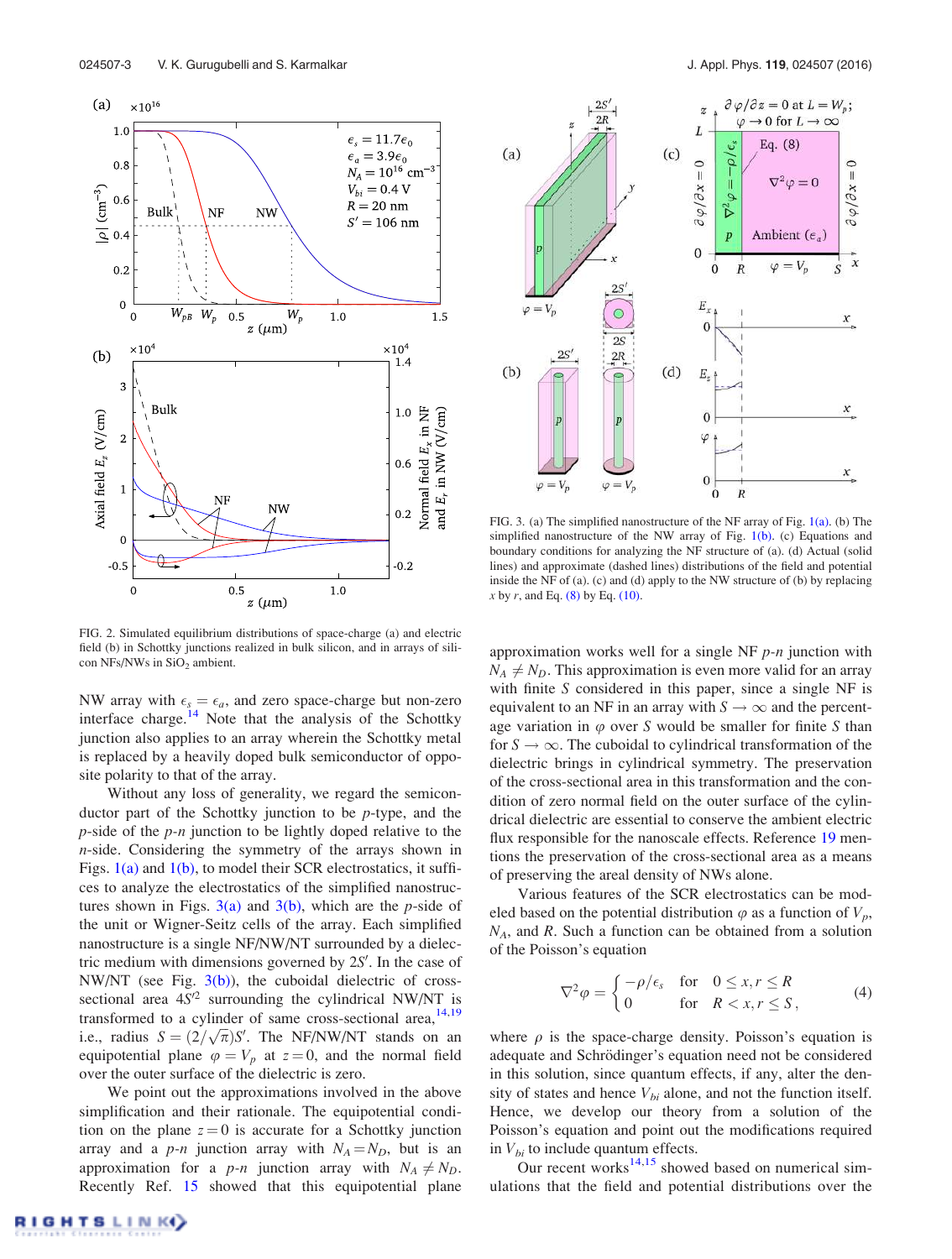NF/NW thickness can be approximated in a simple manner. We introduce these approximations considering an NF (see Fig.  $3(c)$ ), where the horizontal *x*-axis is along the junction or the equipotential plane, and the vertical *z*-axis is along the middle of the NF. As long as  $R \leq W_{pB}$ , for  $x \leq R$ , we can make the following three approximations regarding the field and potential distributions (see Fig.  $3(d)$ ):  $E<sub>x</sub>$  varies linearly with *x* from  $E_x = 0$  at  $x = 0$  (note that  $E_x = 0$  at  $x = 0$  due to symmetry);  $E_z$  is constant with *x* because the variation in  $E_z$ over *R* is much smaller than the magnitude of  $E_z$ ;  $\varphi$  is constant with *x* for similar reasons. We emphasize that our linear approximation of  $E_x$  is not the derivative of the constant  $\varphi$ approximation, but rather, an approximation of the derivative of the actual  $\varphi$ . The above approximations apply to NWs by replacing  $x$  by  $r$ , since the horizontal  $x$ -axis is the  $r$ -axis and the vertical *z*-axis is the NW axis. In addition, in NFs,  $E_y \approx 0$  because the NF dimension in *y* direction is  $\gg W_p$ ; and NF array in which this dimension is comparable with  $W_p$  is better treated as a one-dimensional array of NWs.

The boundary condition over the plane away from the equipotential plane (see Fig.  $3(c)$ ), to be employed for solving the Laplace's equation for  $\varphi$ , has been explained in our prior works.<sup>14,15</sup> To derive  $\varphi$  over the SCR tail, which extends to long distances away from the equipotential plane, we employ  $\varphi \to 0$  for  $z \to \infty$ . However, this boundary condition is not suitable to obtain a solution for  $\varphi$  under the depletion approximation of  $\rho$ , which yields a simple analytical formula for  $W_p$ . For this purpose, we employ the alternative boundary condition  $\partial \varphi / \partial z = 0$  at  $z = W_p$ , i.e., no field line crosses the plane  $z = W_p$ , which is a direct consequence of the complete depletion approximation. Note that, even though  $\varphi = 0$  at  $(x, z) = (0, W_p)$ , the boundary condition  $\varphi = 0$  at  $z = W_p$  cannot be employed here, because the potential cannot remain constant over the entire plane  $z = W_p$  due to the existence of a field component along this plane.

### IV. SOLUTION METHODOLOGY

Since simple approximations are possible for the field and potential distributions inside the NF/NW, we find it convenient to work with the electric field, and hence write the Poisson's equation in the form of Gauss's law. Using the approximations in the Gauss's law yields an equation for the field distribution along the NF/NW-dielectric interface. This equation provides the fourth boundary condition together with the other three shown in Fig.  $3(c)$  to solve the Poisson's equation outside the NF/NW, where the Poisson's equation reduces to the Laplace's equation and can be solved using separation of variables. This solution is combined with the constant  $\varphi$  approximation to obtain the potential distribution inside the NF/NW. We consider the case of NF and NW in turn.

Consider the case of the NF. Refer to Fig.  $3(c)$  showing the equations and boundary conditions. Inside the NF,  $E_y \approx 0$ and hence the Gauss's law is

$$
\frac{\partial E_x}{\partial x} + \frac{\partial E_z}{\partial z} = \frac{\rho}{\epsilon_s} \,. \tag{5}
$$

Putting together the linear  $E_x$  vs *x* approximation and the continuity of the normal electric flux across the boundary  $x = R$  where we may have  $\sigma_f$ , we get

$$
\frac{\partial E_x(x,z)}{\partial x} \approx \frac{E_x(R^-,z)}{R} = -\frac{1}{R}\frac{\epsilon_a}{\epsilon_s} \frac{\partial \varphi(R^+,z)}{\partial x} - \frac{\sigma_f}{R\epsilon_s} \,. \tag{6}
$$

Similarly, putting together the constant  $E_z$  versus *x* approximation and the continuity of the tangential electric field across the boundary  $x = R$ , we get

$$
\frac{\partial E_z(x,z)}{\partial z} \approx \frac{\partial E_z(R^-,z)}{\partial z} = -\frac{\partial^2 \varphi(R^+,z)}{\partial z^2} \,. \tag{7}
$$

Substitution of Eqs.  $(6)$  and  $(7)$  into Eq.  $(5)$  leads to

$$
\frac{1}{R}\frac{\epsilon_a}{\epsilon_s}\frac{\partial\varphi(R^+,z)}{\partial x} + \frac{\partial^2\varphi(R^+,z)}{\partial z^2} = -\frac{(\rho + \sigma_f/R)}{\epsilon_s} \ . \tag{8}
$$

Using this equation governing the field distribution at  $x = R^+$  as the fourth boundary condition (see Fig. 3(c) for the other three), we solve the Laplace's equation as shown later to obtain  $\varphi(R^+, z)$ . Since the potential is continuous across the NF-dielectric interface and approximately constant over the NF thickness,  $\varphi(R^+, z)$  also happens to be the  $\varphi(x, z)$  over the NF thickness.

The case of the NW can be treated in an analogous manner. Inside the NW, the Gauss's law is

$$
\frac{\partial E_r}{\partial r} + \frac{E_r}{r} + \frac{\partial E_z}{\partial z} = \frac{\rho}{\epsilon_s} \,. \tag{9}
$$

Based on the linear  $E_r$ , constant  $E_z$ , and constant  $\varphi$  approximations over *r* for  $0 \le r < R$ , and noting that a linear  $E_r$  vs *r* implies  $E_r/r = \partial E_r/\partial r$  in Eq. (9), we obtain the following equation analogous to Eq. (8) of NF

$$
\frac{2}{R}\frac{\epsilon_a}{\epsilon_s}\frac{\partial\varphi(R^+,z)}{\partial r} + \frac{\partial^2\varphi(R^+,z)}{\partial z^2} = -\frac{(\rho + 2\sigma_f/R)}{\epsilon_s} \,. \tag{10}
$$

As in the case of the NF, this equation is used to solve the Laplace's equation to obtain  $\varphi(R^+, z)$ , which also happens to be the  $\varphi(r, z)$  over the NW thickness.

Our models for NFs and NWs are derived assuming  $\sigma_f = 0$  for simplicity. However, as shown in our previous work,<sup>15</sup> they can be readily used for non-zero  $\sigma_f = qN_f$  by replacing the doping levels  $N_A$  and  $N_D$  in model expressions by effective doping levels

$$
N_{Aeff} = N_A - N_f/R
$$
;  $N_{Deff} = N_D + N_f/R$  for NFs  
\n
$$
N_{Aeff} = N_A - 2N_f/R
$$
;  $N_{Deff} = N_D + 2N_f/R$  for NWs. (11)

Thus, interface charge is modeled as a change in volume doping by an amount obtained by distributing the interface charge uniformly over the film/wire thickness. This amount turns out to be  $2N_f/2R = N_f/R$  for NFs (the factor 2 is because the film has two surfaces) and  $N_f \times 2\pi R/\pi R^2 = 2N_f/R$  for NWs. Eq. (11) should be used wherever  $N_A$  and  $N_D$  appear in the formulas, including in the *Vbi* expression.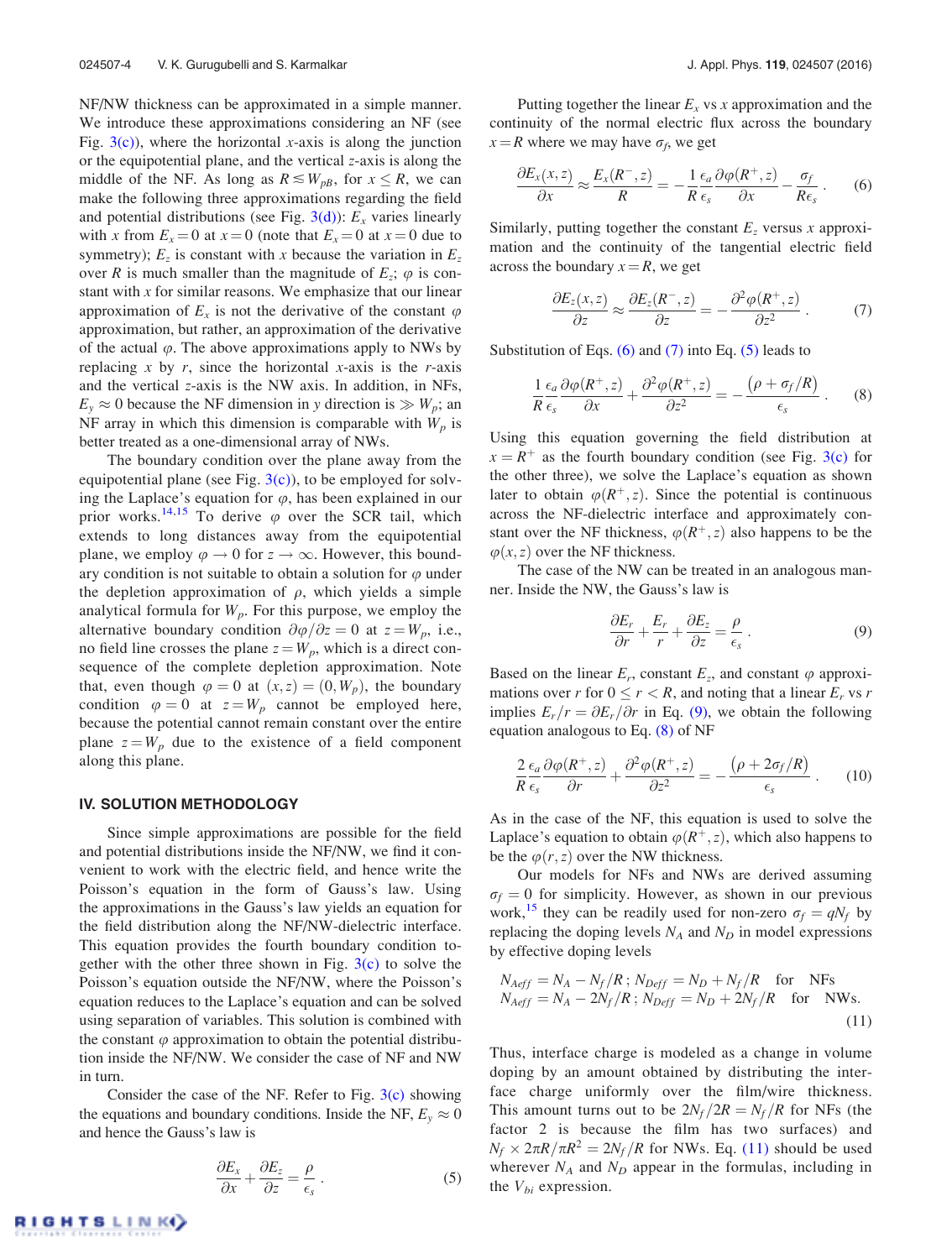It is of interest to note the limitations of an alternate solution methodology based on conformal mapping. First, it is applicable only to a 2D situation, so that it cannot be applied directly to treat an NW/NT array, wherein the potential variation is 3D. Second, even when applicable, it does not always give simple results. Thus, in the case of NF arrays, which have a 2D potential variation, it has enabled a solution only for a single NF of zero thickness (see Refs. 20–22), and even for this special case, the solution is more complicated than our solution. If the mapping functions employed in Refs. 20–22 are extended either to a single NF of nonzero thickness or to an NF array, the transformed boundaries become irregular, making the mapping ineffective. For these reasons, conformal mapping cannot yield a unified analytical model for arrays of NWs, NTs, and NFs.

# V. JUNCTION DEPLETION WIDTH

#### A. Nanofilm array

Application of the solution methodology presented in Section IV to an NF array results in the following implicit equation for  $W_p$  (see Appendix A 1)

$$
\frac{W_p}{W_{pB}} \approx \sqrt{1 + \frac{\epsilon_a \tanh\left[\pi (S - R)/2W_p\right]}{\pi R/2W_p}},\tag{12}
$$

where  $W_{pB}$  is given by Eq. (1).

For small  $\pi(S-R)/2W_p$ , we have  $\tanh[\pi(S-R)/2W_p]$  $\approx \pi(S-R)/2W_p$ , so that Eq. (12) yields the following closed-form equation:

$$
W_p \approx \zeta W_{pB} \quad \text{where} \quad \zeta = \sqrt{1 + \frac{\epsilon_a}{\epsilon_s} \left[ \frac{S}{R} - 1 \right]} \,. \tag{13}
$$

We have found that this equation is within 10% error for

$$
\frac{W_p}{R} \ge \frac{\pi}{\sqrt{2}} \left( \frac{S}{R} - 1 \right). \tag{14}
$$

For large  $\pi(S-R)/2W_p$ , we have tanh $[\pi(S-R)/2W_p]$  $\approx$  1, so that Eq. (12) yields the following closed-form equation derived in Ref. 15 for a single NF junction

$$
\frac{W_p}{W_{pB}} \approx \frac{1}{\pi} \frac{\epsilon_a}{\epsilon_s} \frac{W_{pB}}{R} + \sqrt{\left(\frac{1}{\pi} \frac{\epsilon_a}{\epsilon_s} \frac{W_{pB}}{R}\right)^2 + 1}.
$$
 (15)

We have found that this equation is within 10% error for

$$
\frac{W_p}{R} \le \frac{3\pi}{8} \left(\frac{S}{R} - 1\right),\tag{16}
$$

which may be used to derive the NF separation in the array for which the NFs can be regarded as isolated.

For small *R*, i.e., for sheet-like NFs, we can neglect the unity term under the square root on the RHS of Eq. (12), and use  $S - R \approx S$  to obtain

$$
W_p \approx \frac{4\epsilon_a V_p}{qN_A} \frac{\tanh\left[\pi S/2W_p\right]}{\pi R} = \frac{8\epsilon_a V_p \tanh\left[\pi S/2W_p\right]}{\pi q N_S} \,, \quad (17)
$$

where the latter form of this equation is useful when NFs are characterized by surface doping  $N_S = 2RN_A$  rather than volume doping  $N_A$  and thickness 2*R*. For small  $\pi S/2W_p$ , we have tanh $[\pi S/2W_p] \approx \pi S/2W_p$ , and Eq. (17) reduces to the following equation analogous to Eq. (13):

$$
W_p \approx \sqrt{\frac{2\epsilon_a V_p S}{q N_A R}} = \sqrt{\frac{4\epsilon_a V_p S}{q N_S}}.
$$
 (18)

This equation can also be obtained from Eq. (13) by neglecting the unity term inside the square root of the  $\zeta$  expression, and writing  $S/R - 1 \approx S/R$ . The latter form of Eq. (18) matches with the equation derived in Ref. 12. However, the approach of Ref. 12 is more complicated, and involves conformal mapping which cannot yield a model such as our Eq. (12) for a general film thickness. For small *R* and large *S*, the NF behaves like an isolated sheet for which, in Eq. (17),  $\tanh[\pi S/2W_p] \rightarrow 1$  so that

$$
W_p \approx 8\epsilon_a V_p / \pi q N_S \,. \tag{19}
$$

Thus, our approach recovers a result reported in Refs. 15, 20–24 that, in the limiting case of a single sheet-like NF, the junction depletion width variation with potential drop is linear rather than square-root (as in a bulk junction). However, the expression reported in Refs. 20–24 is 21% lower than Eq.  $(19)$  derived in our present and previous<sup>15</sup> works.

#### B. Nanowire array

Application of the solution methodology presented in Section IV to an NW array results in the following implicit equation for  $W_p$  (see Appendix A 2)

$$
\frac{W_p}{W_{pB}} \approx \sqrt{1 + 2\frac{\epsilon_a}{\epsilon_s} \frac{T(\pi/2W_p)}{\pi R/2W_p}},
$$
\n(20)

where  $W_{pB}$  is given by Eq. (1), and  $T(\pi/2W_p)$  by Eq. (A6) with  $k_m = k_0 = \pi/2W_p$ .

Using Taylor's series expansion of  $T(\pi/2W_p)$  around  $R/W_p = 0$  and  $S/R = 1$ , and neglecting the higher order terms, we have

$$
\frac{T(\pi/2W_p)}{\pi R/2W_p} \approx \frac{1}{2} \left[ \left( \frac{S}{R} \right)^2 - 1 \right] \quad \text{for small} \quad \frac{R}{W_p}, \frac{S}{R}. \quad (21)
$$

Substitution of this approximation in Eq.  $(20)$  yields the following closed-form equation, analogous to Eq. (13) of the NF array:

$$
W_p \approx \zeta W_{pB}
$$
 where  $\zeta = \sqrt{1 + \frac{\epsilon_a}{\epsilon_s} \left[ \left( \frac{S}{R} \right)^2 - 1 \right]}$ . (22)

We have found that this equation is within 10% error for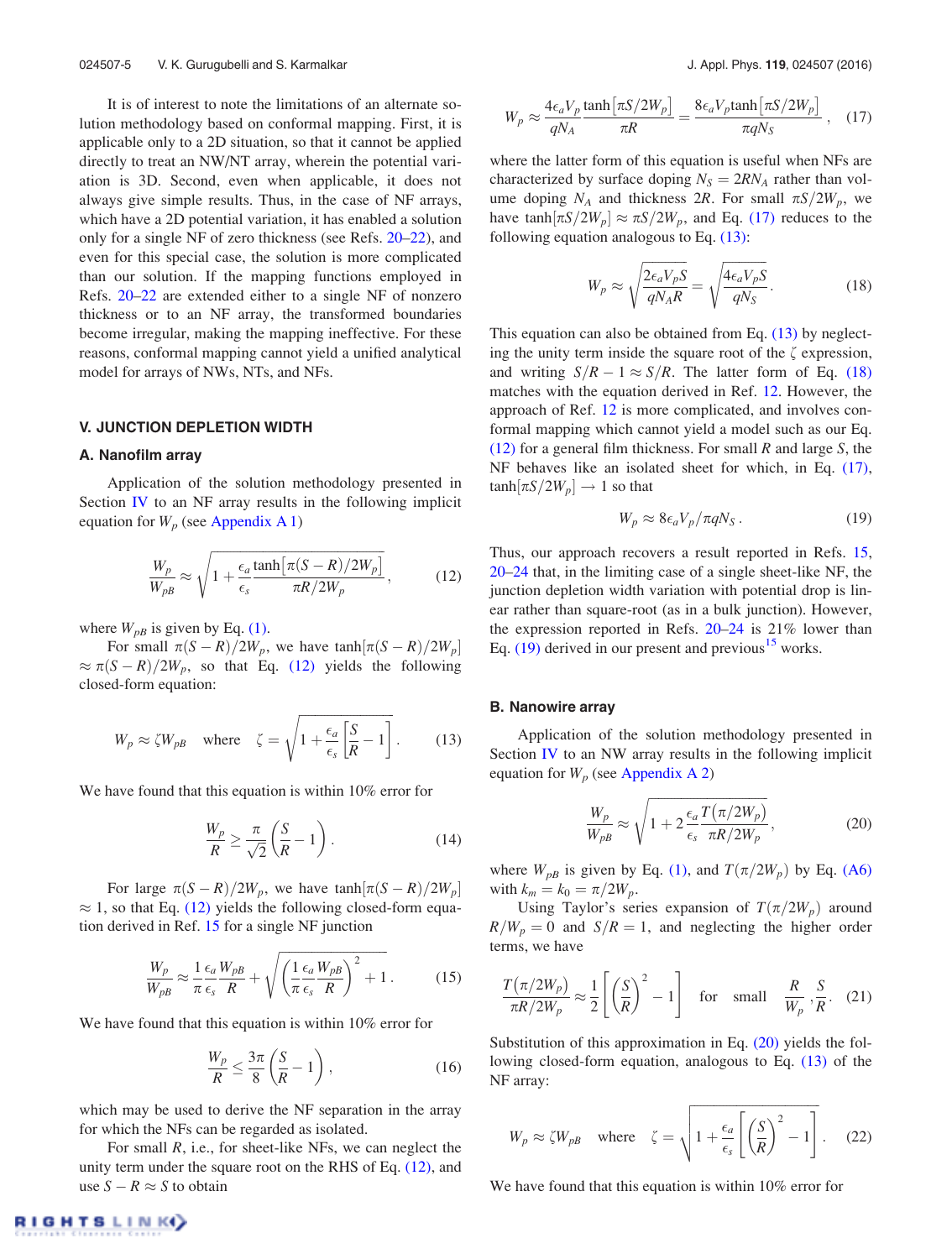$$
\frac{W_p}{R} \ge 2.7 \left(\frac{S}{R} - 1\right)^{1.11}.\tag{23}
$$

For large *S*/*R*, we have  $T(k_0) \approx K_1(\pi R/2W_p)$ /  $K_0(\pi R/2W_p)$ , where  $K_0$  and  $K_1$  are the modified Bessel functions of second kind, so that Eq. (20) yields

$$
\frac{W_p}{W_{pB}} \approx \sqrt{1 + 2\frac{\epsilon_a}{\epsilon_s} \frac{K_1(\pi R/2W_p)}{K_0(\pi R/2W_p)\pi R/2W_p}},\tag{24}
$$

which can be used for isolated NWs.

For small *R*, i.e., for thin wires, equation analogous to Eq. (17) can be obtained from Eq. (20). Further, in Eq. (22), we can neglect the unity term inside the square root of the  $\zeta$ expression, and write  $(S/R)^2 - 1 \approx (S/R)^2$  to obtain

$$
W_p \approx \sqrt{\frac{2\epsilon_a V_p}{qN_A} \left(\frac{S}{R}\right)^2} = \sqrt{\frac{2\pi\epsilon_a V_p S^2}{qN_L}},\qquad(25)
$$

where the latter form of the equation is useful when NWs are characterized by line doping  $N_L = \pi R^2 N_A$  rather than volume doping *N<sup>A</sup>* and radius *R*.

For small *R* and large *S*, i.e., for an isolated (single) thin NW, we have (see Appendix A 2 )

$$
W_p = 1.1R \exp\left(\frac{\epsilon_a W_{pB}^2}{\epsilon_s R^2}\right) = 1.1R \exp\left(\frac{2\pi\epsilon_a V_p}{qN_L}\right). \tag{26}
$$

Thus, the  $W_p$  of a single NW junction has an exponential dependence on potential drop and inverse line doping  $N_L = N_A \times \pi R^2$ . This is in contrast with the square root dependence of the bulk depletion width  $W_{pB}$  on potential drop and inverse volume doping *NA*. Although Refs. 25 and 26 also derive expressions for depletion width which are exponential like Eq. (26), these expressions yield orders of magnitude higher values and have not been validated against simulations or experiments. The expression derived in Ref. 12 is closer to our Eq. (26). However, Ref. 12 treats the case of a single NW, unlike our present work which treats the more general and realistic case of an array of NWs.

### C. Nanotube array

As mentioned in Section III, an NT array is analogous to an NW array with  $\epsilon_s = \epsilon_a$ , and zero space-charge but non-zero interface charge. Thus, analogous to Eq. (20) of the NW array, we have  $W_p$  in an NT array given by (see Appendix A 3)

$$
\frac{W_p}{W_{pBT}} \approx \sqrt{1 + 2\frac{T(\pi/2W_p)}{\pi R/2W_p}},\tag{27}
$$

where  $W_{pBT}$  is given by Eq. (A10).

For small  $R/W_p$  and  $S/R$ , Eq. (27) yields the following closed-form equation, analogous to Eqs.  $(13)$  and  $(22)$ :

$$
W_p \approx \zeta W_{pBT} = \sqrt{\frac{\epsilon_a V_p S^2}{qN_S R}} \quad \text{where} \quad \zeta = \frac{S}{R} \,. \tag{28}
$$

Equations for an NT array, which are analogous to Eqs.  $(24)$ ,  $(25)$ , and  $(26)$  of the NW array, can be obtained by replacing  $\epsilon_s$  by  $\epsilon_a$  and  $N_A$  by  $2N_S/R$ . Note that, in Eqs. (25) and (26),  $N_L = 2\pi R N_S$  for an NT array. It is of interest to note that the values of depletion width in a single NT junction obtained from the approximate expression derived in Ref. 27 are orders of magnitude higher than our results.

## D. Model results

Fig.  $4(a)$  shows  $W_p$  as a function of *R* with *S* as the parameter, and Fig. 4(b) shows  $W_p$  as a function of *S* with *R* as the parameter. Both figures show that the results of simple closed-form Eq. (13) for NFs and Eq. (22) for NWs match well with the corresponding accurate numerical Eq.  $(A4)$  and Eq.  $(A5)$  for practical separation *S*. Moreover,  $W_p$  in an NW array can be one order of magnitude higher than that in an NF array, which in turn can be one order of magnitude higher than that in the bulk. Note that, in Fig.  $4(b)$ ,  $W_p$  saturates for large *S* even though the extent of *z* over which the normal field  $E_x$  in NF and  $E_r$  in NW terminates increases with *S*. This is because the strength of  $E_x$  or  $E_r$  at large *z* is too low to cause full depletion. The depletion width model will be validated in Section VII B.



FIG. 4. (a) Depletion width as a function of NF/NW thickness with interfilm/wire separation as the parameter. (b) Depletion width as a function of inter-film/wire separation with NF/NW thickness as the parameter. Solid lines: Eq. (A4) for NF and Eq. (A5) for NW; dashed lines: closed form Eq. (13) for NF and Eq. (22) for NW.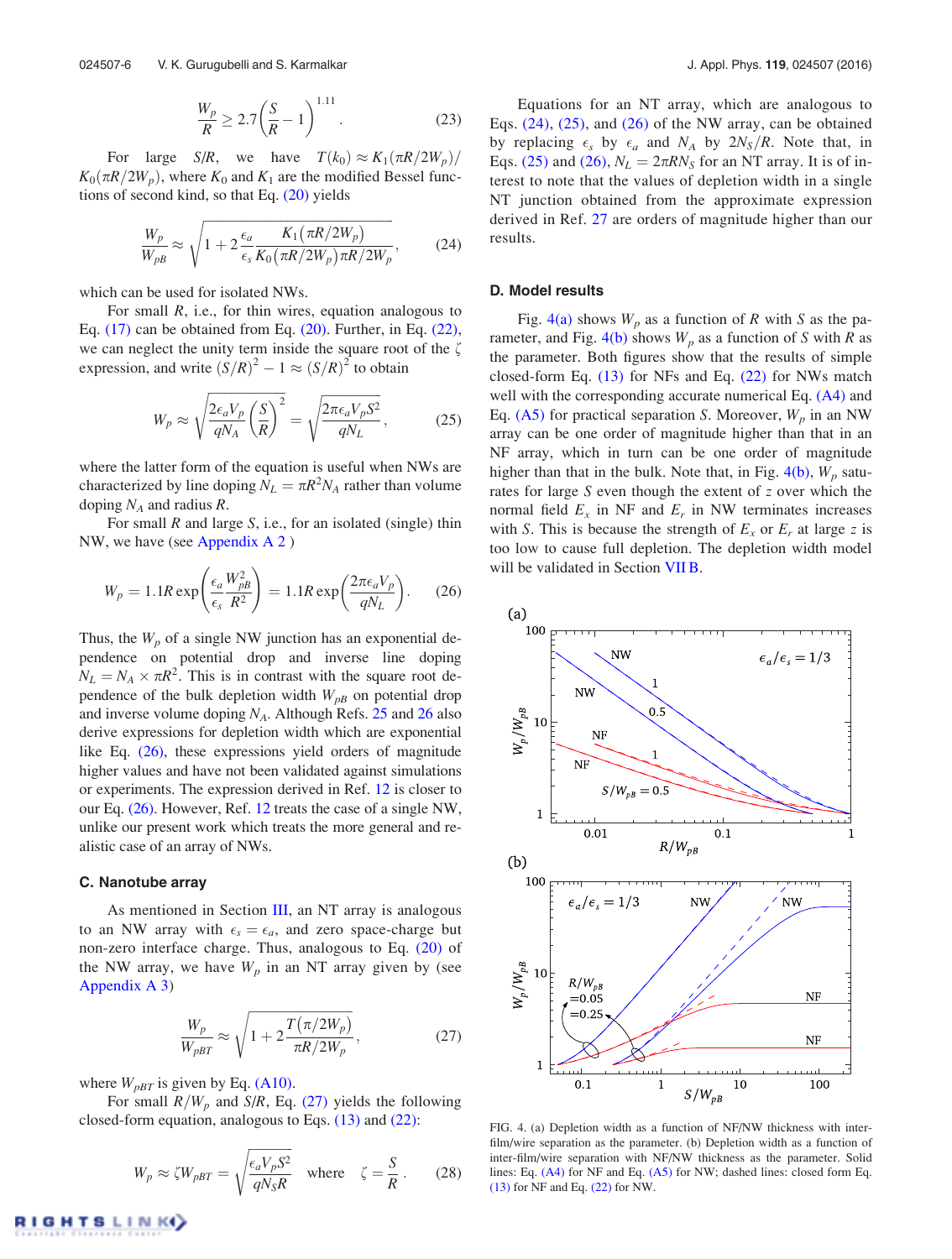# VI. SPACE-CHARGE TAIL AND SCREENING LENGTH

#### A. Model

As pointed out in Section I, the SCR consists of a partially depleted tail beyond the completely depleted region. A knowledge of this SCR tail width is useful for accurate estimation of the onset of phenomena which depend upon electrostatic interaction between adjacent junctions of the  $device.<sup>13</sup>$ 

In a bulk junction, the *p*-side SCR tail width beyond the depletion width  $W_{pB}$  is 2–3 times the screening length, also called the Debye length, *LDp*. This length is obtained from the potential distribution  $\varphi \sim \exp(-z/L_{Dp})$ , derived under the linear screening condition,  $16$  i.e., the space-charge density is proportional to the potential. $^{28}$  Similar treatment for junctions in NF/NW/NT arrays given in Appendix B leads to the following equation for the potential in the *p*-side SCR tail, i.e., for  $\varphi$  at large *z*:

$$
\frac{\varphi(R^+,z)}{V_p} = 1 - \frac{2}{\pi} \int_0^\infty \frac{\sin(\lambda z)/\lambda \ d\lambda}{1 + L_{Ap}^2 \lambda^2},\tag{29}
$$

where

$$
L_{Ap} = \begin{cases} \zeta L_{Dp} & \text{for NF and NW arrays,} \\ \zeta L_{DpT} & \text{for NT arrays.} \end{cases}
$$
 (30)

Here,  $\zeta$  is given by Eq. (13) for NF arrays, Eq. (22) for NW arrays, and Eq.  $(28)$  for NT arrays, and  $L_{DpT}$  is given by Eq. (B9). Writing the unity term on the RHS of Eq. (29) as  $\int_0^\infty [2\sin(\lambda z)/\pi\lambda]d\lambda$ , and identifying the resulting expression to be the inverse Fourier Transform representation of an exponential function, we have from Eq. (29)

$$
\frac{\varphi(R^+,z)}{V_p} = \frac{2}{\pi} \int_0^\infty \frac{L_{Ap}^2 \lambda \sin(\lambda z) d\lambda}{1 + L_{Ap}^2 \lambda^2} = \exp(-z/L_{Ap}) \,. \tag{31}
$$

This equation is similar to the potential distribution  $\varphi \sim$  $\exp(-z/L_{Dp})$  in a bulk semiconductor under linear screening.<sup>16</sup> Thus, we conclude that the SCR tail in arrays of NF/ NW/NT junctions behaves similar to that in a bulk junction with an increased screening length *LAp*, and that the SCR tail width is 2–3 times *LAp*. This bulk-like behavior of SCR tail in NF/NW/NT arrays is due to the mutual screening of NFs/ NWs/NTs at large *z*.

## B. Model validation

We consider Schottky junctions for validation. However, the results hold good for *p-n* junctions as well. Fig. 5 shows the simulated equilibrium space-charge distributions in a variety of Schottky junctions in bulk and NF/ NW/NT arrays. The simulations of NF and NW arrays are carried out in Sentaurus  $TCAD$ ,<sup>18</sup> and those of NT array are carried out in Matlab employing the methodology described in Ref. 14. The inset of Fig. 5 brings out the significance of the screening length  $L_{Ap}$  by showing that the space-charge density curves of Fig. 5 merge when plotted in a normalized



FIG. 5. Simulated equilibrium space-charge distributions of a Schottky junction realized in bulk silicon, and in arrays of silicon NFs/NWs and carbon NTs in SiO<sub>2</sub>/HfO<sub>2</sub> ambient. Simulations of NF/NW arrays use some combinations of the following parameters:  $\epsilon_s = 11.7\epsilon_0$ ;  $\epsilon_a = 3.9\epsilon_0$ ,  $18\epsilon_0$ ;  $R = 10$ , 20 nm;  $S/R = 3, 6$ ;  $N_A = 10^{16}, 10^{17} \text{ cm}^{-3}$ ; and  $V_p = 0.4 \text{ V}$ . Simulations of carbon NT arrays use  $\epsilon_a = 3.9\epsilon_0;$   $R = 0.7$  nm;  $S/R = 3, 6;$  $N_S = 3.8 \times 10^9 \text{ cm}^{-2}$  (equivalent to  $N_A = 2N_S/R \approx 1.1 \times 10^{17} \text{ cm}^{-3}$ ); and  $V_p = 0.4$  V. The inset shows that all these distributions merge into a single curve when plotted in a normalized form.

form, wherein the space-charge in bulk, NF, and NW are normalized to  $qN_A$ , the surface-charge in NT is normalized to  $qN_s$ , and the distance *z* is normalized to  $L_{Ap}$ . This normalized plot also serves as a validation of our screening length model.

# VII. EFFECTIVE MEDIUM THEORY (EMT)

# A. Physical interpretation of depletion width and screening length formulas

Consider the closed-form depletion width models  $W_p = \zeta W_{pB}$  for NF/NW arrays and  $W_p = \zeta W_{pBT}$  for NT arrays, and the screening length models  $L_{Ap} = \zeta L_{Dp}$  for NF/ NW arrays and  $L_{Ap} = \zeta L_{DpT}$  for NT arrays. Here  $\zeta$  is given by Eq. (13) for NF arrays, Eq. (22) for NW arrays, and Eq. (28) for NT arrays. Using the  $W_{pB}$  and  $L_{Dp}$  expressions of Eq. (1) in the above equations, the depletion width  $W_p$  and the screening length  $L_{Ap}$  can be written in the form of Eq. (2), where  $\epsilon_{emt}$  and  $N_{Aemt}$  are given by

$$
\epsilon_{emt} = \frac{\epsilon_s 2RU + \epsilon_a (2S - 2R)U}{2SU} \quad \text{and} \quad N_{Aemt} = \frac{N_A 2R}{2S} \quad (32)
$$

for an NF array of side width *U* in *y*-direction,

$$
\epsilon_{emt} = \frac{\epsilon_s \pi R^2 + \epsilon_a (\pi S^2 - \pi R^2)}{\pi S^2} \quad \text{and} \quad N_{Aemt} = \frac{N_A \pi R^2}{\pi S^2} \tag{33}
$$

for an NW array, and

$$
\epsilon_{emt} = \epsilon_a
$$
 and  $N_{Aemt} = \frac{N_S 2\pi R}{\pi S^2}$  (34)

for an NT array.

The above Eqs.  $(32)$ – $(34)$  can be unified together by writing  $\epsilon_{emt}$  and  $N_{Aemt}$  as in Eq. (3). Note that  $\epsilon_{emt}$  and  $N_{Aemt}$ capture the geometrical parameters of the array, i.e.,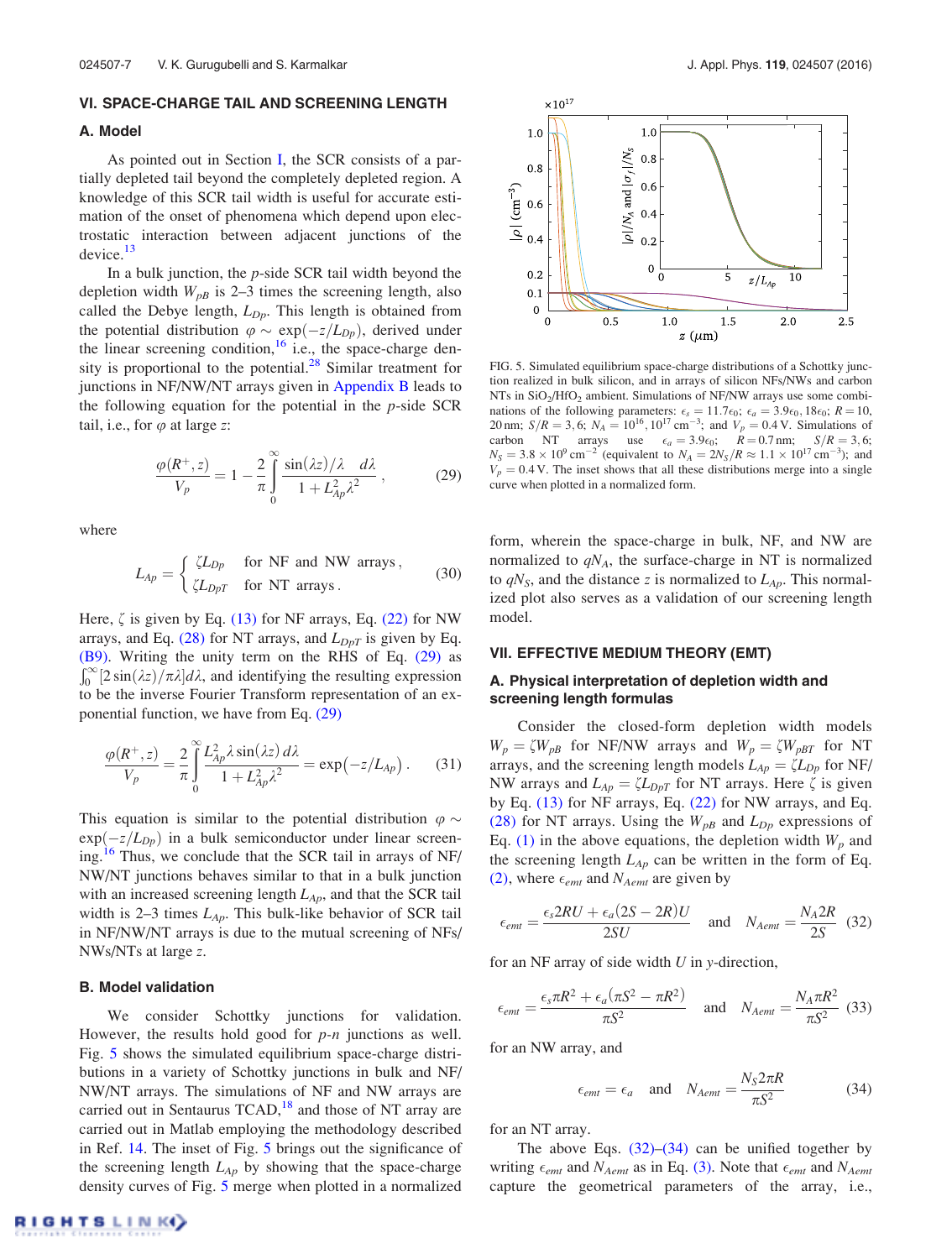NF/NW/NT thickness and inter-NF/NW/NT separation, in the form of the cross-sectional areas  $A_s$  of the semiconductor and  $A_a$  of the ambient dielectric, where

$$
A_s = 2RU, \quad A_a = 2SU \quad \text{for} \quad \text{NF}
$$
  

$$
A_s = \pi R^2, \quad A_a = \pi (S^2 - R^2) \quad \text{for} \quad \text{NW/NT.}
$$
 (35)

Thus, we have arrived at an Effective Medium Theory for the space-charge region electrostatics of arrays of nanoscale junctions, as per which, the depletion width and the screening length characterizing the SCR tail in the array correspond to those in a bulk junction with an effective semiconductor medium, whose permittivity and doping are their weighted averages over the cross-sectional areas of the semiconductor and dielectric. Here, the doping has the effective value given by Eq.  $(11)$  if  $\sigma_f$  is non-zero. Although derived considering square lattice of NWs/NTs having circular cross-section, the theory is generally applicable to other shapes of NW/NT cross-sections and lattice, i.e., for given values of  $A_s$  and  $A_a$ , the depletion width and screening length are independent of



FIG. 6. (a) 3D simulations of equilibrium space-charge distributions of Schottky junctions realized in various arrays of silicon NWs in  $SiO<sub>2</sub>$  ambient. In all arrays, the NWs have same cross-sectional area *A<sup>s</sup>* , and the ambient dielectric has the same cross-sectional area *A<sup>a</sup>* . The arrays employed can be denoted as CS, SS, HS, HT, HH, TT, and TH; here, the first letter denotes the NW cross-section—circular (C), square (S), hexagonal (H) or triangular (T); the second letter denotes the lattice-square (S), honeycomb (H), or triangular (T), whose unit cell has the ambient cross—section shown in (b). For illustration, (c) shows the 3D view of unit cells of CS, HS, HH, and TT arrays.

the shapes of the NW/NT cross-section and lattice; the NW/ NT cross-section could be circular, square, triangular, hexagonal, etc., and the lattice could be square, honeycomb, triangular, etc. This is confirmed in Section VII B below.

#### B. EMT validation

We validate our theory considering arrays of NW junctions. Similar results hold good for NF and NT arrays.

Fig. 6 shows the three-dimensional simulations of space-charge distributions in various arrays of NW Schottky junctions. It is seen that, for given values of *A<sup>s</sup>* and *Aa*, not only the depletion width and screening length, but the entire space-charge distribution is independent of the shapes of the NW cross-section and lattice. This has an important corollary: the space-charge distribution in an NW/NT array of an arbitrary 3D configuration can be predicted from a 2D simulation of a unit cell having circular cross-sections of NW/NT and ambient. Also included in Fig. 6 is the space-charge distribution of a bulk Schottky junction in an effective semiconductor medium having a permittivity  $\epsilon_{emt}$  and doping  $N_{Aemt}$ , together with its scaled version wherein the space-charge is scaled up by  $N_A/N_{Aemt}$ ; the potential drops across the bulk and NW junctions are kept same. It is seen that the scaled bulk version overlaps with the NW space-charge distributions. These results support our Effective Medium Theory. This theory based on Eqs.  $(13)$ ,  $(22)$ , and  $(28)$  is valid over the range specified by Eq.  $(14)$  for NF arrays and Eq.  $(23)$ for NW/NT arrays, which cover all practical arrays.

As a further confirmation, Fig. 7 establishes that the TCAD simulated small-signal reverse bias Capacitance-Voltage (*C-V*) characteristics of Schottky and *p-n* junctions in NW arrays are predicted by the following *C-V* model of a bulk junction with parameters of the effective medium theory. The junction capacitance over a unit cell area  $A_s + A_a$  is



FIG. 7. The small-signal reverse bias capacitance-voltage characteristics of Schottky and  $p$ -n junctions realized in arrays of silicon NWs in  $SiO<sub>2</sub>$  ambient. Solid lines are numerical simulations of actual structures, and dashed lines are analytical calculations as per Effective Medium Theory.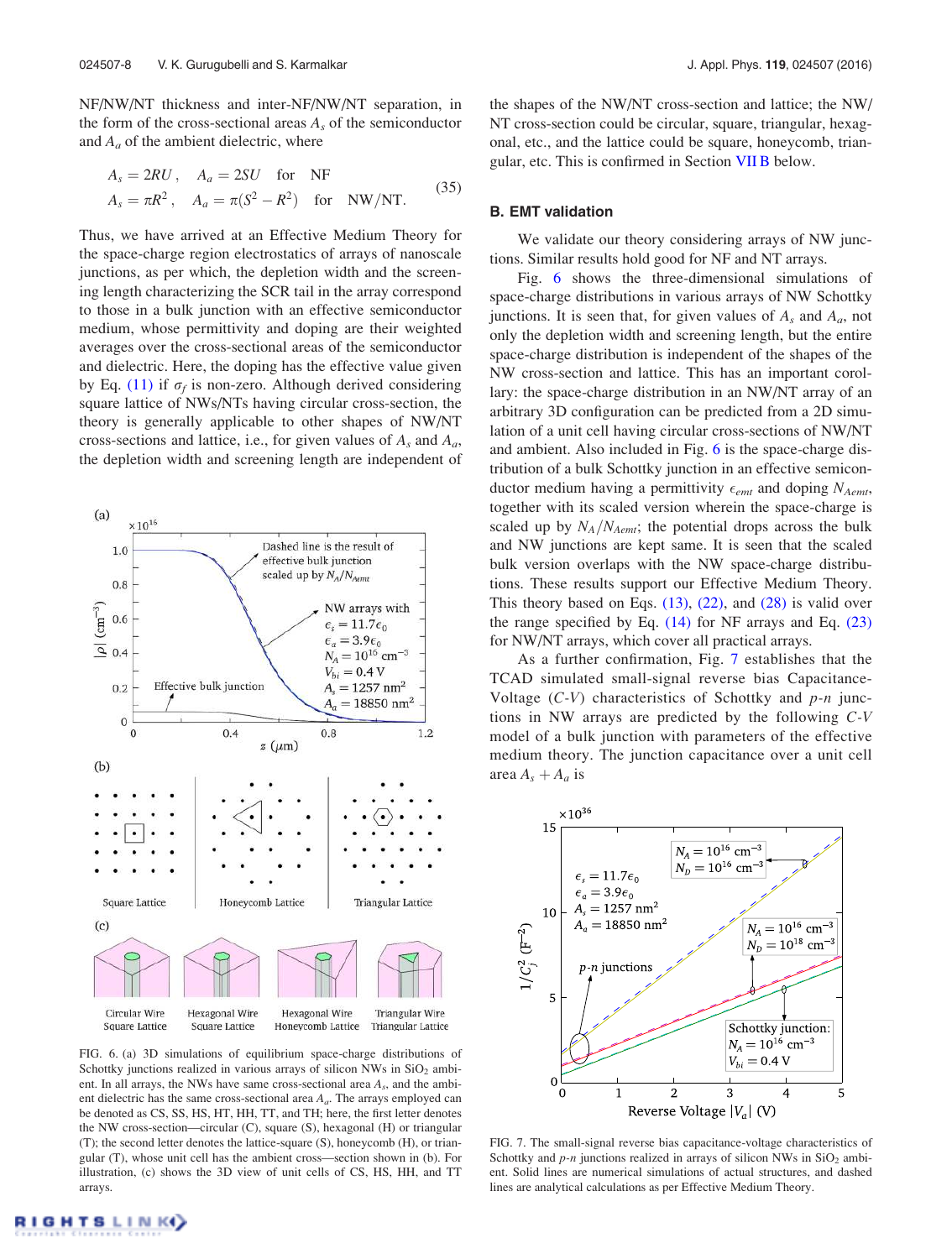$$
C_j = \epsilon_{emt}(A_s + A_a)/W, \qquad (36)
$$

where *W* is the total depletion width given by

$$
W = \sqrt{\frac{2\epsilon_{emt}(V_{bi} - V_a)}{qN_{Aemt}}}
$$
(37)

for *p*-type Schottky junctions, and

$$
W = W_p + W_n = \sqrt{\frac{2\epsilon_{emt}(V_{bi} - V_a)}{q} \left(\frac{1}{N_{Aemt}} + \frac{1}{N_{Demt}}\right)}
$$
(38)

for *p-n* junctions. The small discrepancy between the simulated and modeled capacitances vanishes if we include the potential drop of  $\sim V_t$  across the space-charge tails beyond the depletion edges in the *W* expressions and write the voltages as  $V_{bi} - V_a - V_t$  for Schottky and  $V_{bi} - V_a - 2V_t$  for  $p-n$  junctions.<sup>17</sup> The significance of this EMT theory is that the doping, built-in potential, and NF/NW/NT length of junctions in NF/NW/NT arrays can be determined from the junction *C-V* behavior, as in the case of bulk junctions. The slope and voltage intercept of the linear  $1/C_j^2$  versus  $V_a$ curve yield the doping and built-in voltage, while saturation value of the capacitance yields the NF/NW/NT length.<sup>29</sup> In the presence of  $\sigma_f$ , the extracted doping is the effective value given by Eq.  $(11)$ , from which  $\sigma_f$  can be obtained if the volume doping is known.

#### C. Effect of process variations

In the derivation so far, we have assumed the parameters *R*, *S*, *NA*, and the junction position to be the same for all NFs/ NWs/NTs of the array. In this case,  $A_s$  and  $A_a$  in Eq. (3) correspond to a unit cell of the array, and are given by Eq. (35). However, in practice,  $R$ ,  $S$ ,  $N_A$ , and the junction position may vary randomly with location in the array due to process variations. In this case, in Eq. (3), we should regard  $A_s$  and  $A_a$  as the total semiconductor and dielectric areas of the array,  $(A<sub>s</sub> + A<sub>a</sub>)$  as the device area,  $N<sub>A</sub>$  as the average doping, and the resulting  $W_p$ ,  $L_{Ap}$  in Eq. (2) as the average values. For instance, consider an NW array, wherein the number of wires is *n*, and the (mean, standard deviation) pair of the wire radii is  $(\mu_R, \sigma_R)$ , of the wire separations is  $(\mu_S, \sigma_S)$ , and of the wire dopings is  $(\mu_N, \sigma_N)$ . In this case, we take  $A_s = n\pi(\mu_R^2 + \sigma_R^2), A_a = n\pi[(\mu_S^2 + \sigma_S^2) - (\mu_R^2 + \sigma_R^2)]$ and  $N_A = \mu_N$  in Eq. (3) to obtain average values of  $W_p$  and  $L_{Ap}$ from Eq. (2). Usually, NW arrays are grown or etched using lithographic patterning; in grown wires, junctions are formed by a combination of *in-situ* doping during growth followed by ion-implantation or by *in-situ* doping alone; in etched wires, the junction exists in the starting epitaxial wafer which is etched. Process variations are small in NW junctions fabricated in this manner. However, in junction arrays fabricated by unpatterned NW growth, the process variations can become large enough to make the variation in junction position comparable with the average  $W_p$  estimated using Eq. (2). This renders the EMT theory inaccurate. Similar discussion applies to NF/NT arrays as well.

## VIII. BUILT-IN VOLTAGE INCLUDING QUANTUM CONFINEMENT

Estimation of *W* in an array as per Eqs.  $(37)$  and  $(38)$ requires the knowledge of *Vbi*. In ultra-thin films/wires, the energy levels in the conduction and valence bands are quantized, so that, for a given carrier concentration, the fermilevel moves towards or even into the conduction/valence band as film/wire thickness decreases. This increases *Vbi*, which is the difference in fermi-levels on either side of the junction. Eq. (35) of Ref. 15 gives an expression for this increased  $V_{bi}$  in ultra-thin NF  $p$ -n junctions. We can extend this approach to other structures as follows.

For a thin NW, which can be regarded as an infinitely deep two-dimensional potential well, the solution of the Schrodinger equation yields the following subband density of states $30$ 

$$
\rho_{\text{DOS}}(E) = \frac{1}{\pi \hbar} \sqrt{\frac{2m^*}{(E - E_{sb})}},\tag{39}
$$

where  $m^*$  denotes the electron or hole effective mass, and  $E_{sb}$  the subband minima. For an NW of circular crosssection, the subband minimas  $E_{sb} = E_{ln}$  are given by<sup>30</sup>

$$
\begin{aligned} \frac{E_{ln} - E_C}{E_V - E_{ln}} \end{aligned} \bigg\} = \frac{\hbar^2 j_{ln}^2}{2m^* R^2} \,, \tag{40}
$$

where  $E_C$  and  $E_V$  are the conduction and valence band edges, and  $j_{ln}$  is the *n*th zero of the Bessel function of order *l* of the first kind  $J_l(\cdot)$ . In Eqs. (39) and (40), we use an average  $m^*$ for all three directions. However, our results apply even when  $m^*$  is different in different directions. For nondegenerate doping, only the first subband ( $l = n = 1$  and  $j_{ln} = 2.405$ ) is filled, and the hole concentration per unit wire length is

$$
p_l = \sqrt{\frac{2m_p^*qV_t}{\pi\hbar^2}} \exp\left(\frac{E_F - E_{11}}{qV_t}\right). \tag{41}
$$

We obtain the *p*-side work function as

$$
\phi_{sp} = \chi + (E_C - E_V) + (E_V - E_{11}) + (E_{11} - E_F), \quad (42)
$$

where  $\chi$  is the electron affinity,  $E_C - E_V = E_g$  is the semiclassical energy gap, and the remaining terms are given by Eqs. (40) and (41). Then we obtain  $V_{bi}$  as  $|\phi_m - \phi_{sp}|$  for Schottky junctions, where  $\phi_m$  is the metal work function, and as  $|\phi_{sn} - \phi_{sp}|$  for *p-n* junctions. Here,  $\phi_{sn}$  is the *n*-side work function obtained from the electron concentration per unit wire length  $n_l$  in the same way as  $\phi_{sp}$  is obtained from  $p_l$ using Eqs. (40), (41) and (42).

Reference 15 showed that *Vbi* of NF *p-n* junctions should be estimated including quantum confinement for NFs thinner than 5 nm. Similar calculations performed as earlier show that this thickness limit for NWs is higher  $(= 10 \text{ nm})$ because of additional degree of confinement. Indeed, for an NW *p-n* junction with  $2R = 10$  nm and  $N_A = N_D = 2$  $\times 10^{17}$  cm<sup>-3</sup>,  $V_{bi}$  including quantum confinement is 1.0 V, which is just 13% higher than the classical value of 0.87 V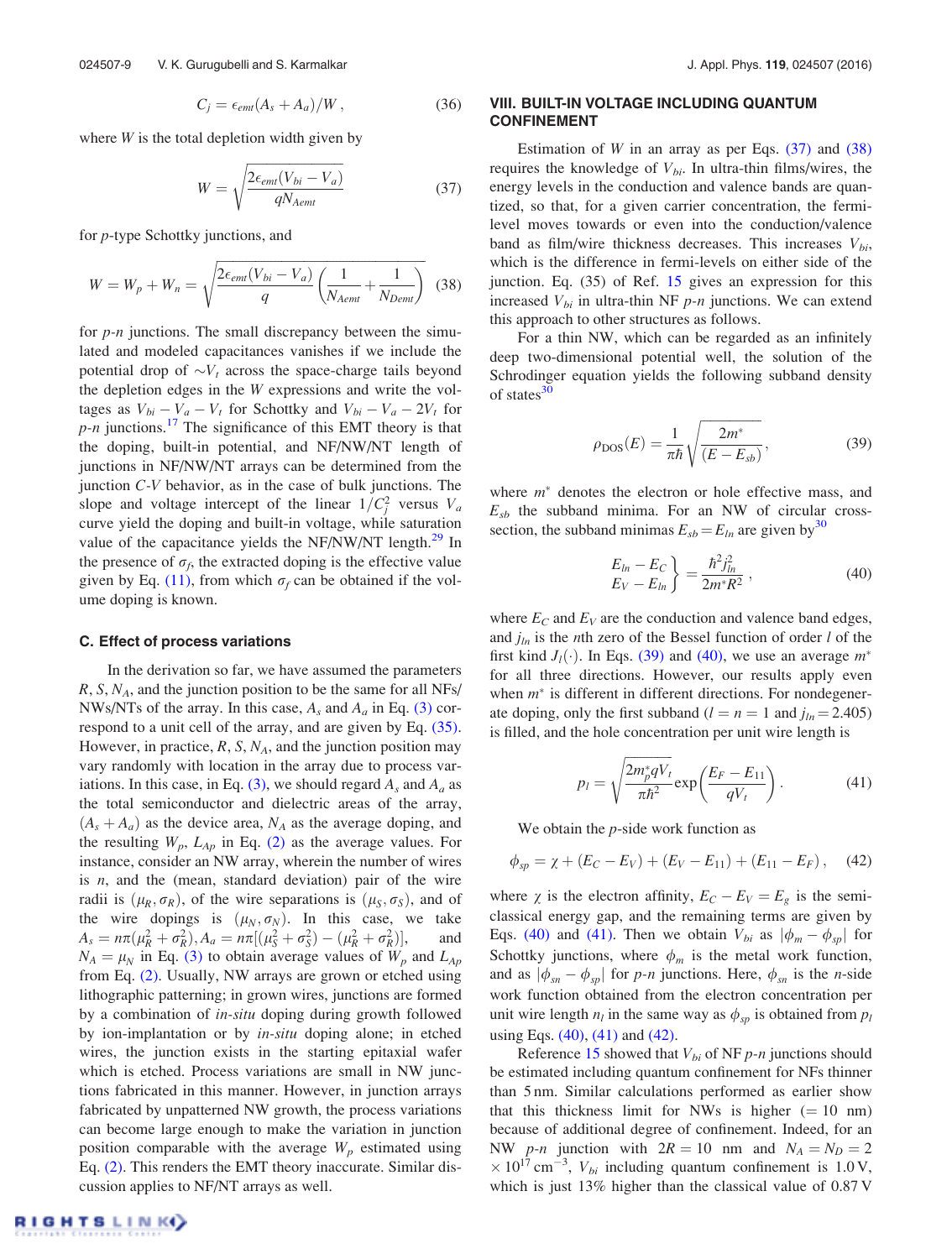obtained using  $V_{bi} = V_t \log(N_A N_D/n_i^2)$ . On the other hand, for  $2R = 2$  nm and  $N_A = N_D = 5 \times 10^{18} \text{ cm}^{-3}$ ,  $V_{bi}$  including quantum confinement is 1.8 V, which is 44% higher than the classical value of 1.0 V. In these calculations, we use  $m^* = 0.5m_0$  for both electron and hole,  $E_g = 1.12 \text{ eV}$ , and  $n_i = 10^{10}$  cm<sup>-3</sup>.

We now illustrate that, for a given NW cross-sectional area *A<sup>s</sup>* , *Vbi* is approximately independent of the shape of the NW cross-section. Consider NWs of square cross-section with side  $a = \sqrt{A_s}$ , for which the subband minimas  $E_{sb} = E_{ij}$ are given by $30$ 

$$
\begin{aligned} \frac{E_{ij} - E_C}{E_V - E_{ij}} &= \frac{\hbar^2 \pi^2 \left(i^2 + j^2\right)}{2m^* a^2} \quad i, j = 1, 2, 3, \dots \end{aligned} \tag{43}
$$

For  $m^* = 0.5m_0$  and  $A_s = 12.57 \text{ nm}^2$ , we have  $R = 2 \text{ nm}$  and  $E_{11} - E_C = 0.11$  eV for circular NWs, and  $a = 3.54$  nm and  $E_{11} - E_C = 0.12 \text{ eV}$  for square NWs. The difference of 10 meV for the two NWs is negligible when compared with  $V_{bi}$  of 0.4 V to 0.8 V. Thus, the increased  $V_{bi}$  for NWs of any cross-sectional shape can be obtained from circular or square NWs of same *A<sup>s</sup>* , i.e., the NW cross-sectional shape is immaterial, which is consistent with our EMT theory.

Finally, the doping level used to determine the carrier concentration  $p_l$  or  $n_l$  should account for interface charge as per Eq. (11) and partial impurity ionization. As we move away from the junction, the difference between the fermi and impurity levels, which represents the extent of impurity ionization, decreases and finally saturates. Therefore, *N<sup>A</sup>* to be used in  $W_p$  can be different from that used in  $L_{Ap}$ , where saturated  $N_A$  value can be used. When volume doping is zero, the effective doping is due to interface charge alone, and is the same in both  $W_p$  and  $L_{Ap}$  equations.

## IX. CONCLUSION

We derived an Effective Medium Theory for the spacecharge region electrostatics of arrays of NF/NW/NT junctions, and validated it by comparison with numerical simulations. The theory shows that the depletion width and the screening length characterizing the SCR tail in the array correspond to those in a bulk junction with an effective semiconductor medium, whose permittivity and doping are their weighted averages over the cross-sectional areas of the semiconductor and dielectric. For given cross-sectional areas of semiconductor and dielectric, the space-charge distribution, depletion width, and screening length are independent of the shapes of the semiconductor cross-section and the lattice. Consequently, the space-charge distribution in an NW/NT array of an arbitrary 3D configuration can be predicted from a 2D simulation of a unit cell having circular cross-sections of NW/NT and dielectric. The EMT theory shows that the reverse bias  $1/C^2-V$  behavior of junctions in NF/NW/NT arrays is linear, and can be used to extract the built-in potential, effective doping, which includes the semiconductordielectric interface charge, and NF/NW/NT length. The theory is useful for the experimentalist and yields simple formulas for nano-device design. While using these formulas for ultra-thin structures, the built-in voltage needs to be estimated using quantum effects. The formulas predict that, in the limiting case of a single sheet-like NF, the junction depletion width variation with potential drop is linear rather than square-root (as in a bulk junction). Moreover, in arrays of symmetric silicon *p-n* junctions in oxide dielectric where NF/NW thickness and separation are 5% and 100% of the bulk depletion width, respectively, the junction depletion width and the screening length are scaled up from their bulk values by the same factor of  $\sim$ 2 for NF and  $\sim$ 10 for NW array.

# APPENDIX A: DERIVATION OF JUNCTION DEPLETION WIDTH

## 1. Nanofilm array

Refer to Fig.  $3(c)$  and the solution methodology in Section IV. For the boundary conditions  $\partial \varphi / \partial x = 0$  at  $x = S$ ,  $\varphi = V_p$  at  $z = 0$ , and  $\partial \varphi / \partial z = 0$  at  $z = W_p$ , the general solution of Laplace's equation in the dielectric is

$$
\varphi(x,z) = V_p - \sum_{m=0}^{\infty} B_m \frac{\sin(k_m z) \cosh[k_m(S-x)]}{\cosh[k_m(S-R)]}, \quad \text{(A1)}
$$

where  $k_m = (2m + 1)\pi/2W_p$ . The cosh $[k_m(S - R)]$  term in the denominator of the summation is included for mathematical convenience as will be evident shortly from the expression for  $B_m$ . From the complete depletion approximation, we have

$$
\rho(x, z) = \begin{cases}\n-qN_A & \text{for} \quad 0 < z \le W_p, \\
0 & \text{for} \quad z > W_p.\n\end{cases}
$$
\n(A2)

Substitution of  $\rho = -qN_A$  from this equation,  $\sigma_f = 0$ , and  $\partial \varphi(R^+, z)/\partial x$  and  $\partial^2 \varphi(R^+, z)/\partial z^2$  obtained from Eq. (A1) into Eq. (8) yields an equation for  $B_m$ , which can be solved using Fourier series techniques to get

$$
B_m = \frac{16 \, qN_A W_p^2}{\pi^3} \frac{1/(2m+1)^3}{\epsilon_s} \frac{1/(2m+1)^3}{\left[1 + \frac{\epsilon_a \tanh[k_m(S-R)]}{k_m R}\right]} \,. \tag{A3}
$$

From the constant  $\varphi$  approximation and the discussion on the  $z = W_p$  boundary condition in the last paragraph of Section III, we have  $\varphi(R, W_p) \approx \varphi(0, W_p) = 0$ . Setting  $\varphi(R, W_p) \approx 0$  in Eq. (A1), we get  $V_p = \sum_{0}^{\infty} (-1)^m B_m$ . Substituting Eq.  $(A3)$  for  $B<sub>m</sub>$  in this equation, and rearranging, we obtain the following implicit equation for  $W_p$ , which can be solved iteratively

$$
\frac{W_p}{W_{pB}} = \sqrt{\alpha} \left[ \sum_{m=0}^{\infty} \frac{(-1)^m / (2m+1)^3}{1 + \frac{\epsilon_a}{\epsilon_s} \frac{\tanh[k_m(S-R)]}{k_m R}} \right]^{-\frac{1}{2}},
$$
 (A4)

where  $\alpha = \sum_{0}^{\infty} (-1)^{m} / (2m+1)^{3} = \pi^{3} / 32 \approx 0.97$  and  $W_{pB}$ is given by Eq.  $(1)$ . A quick validation of Eq.  $(A4)$  is that, for  $\epsilon_a \ll \epsilon_s$  (weak ambient field) or large *R* (thick NF) or  $S \to R$ (closely packed NFs),  $W_p \rightarrow W_{pB}$ , as it should. In Eq. (A4),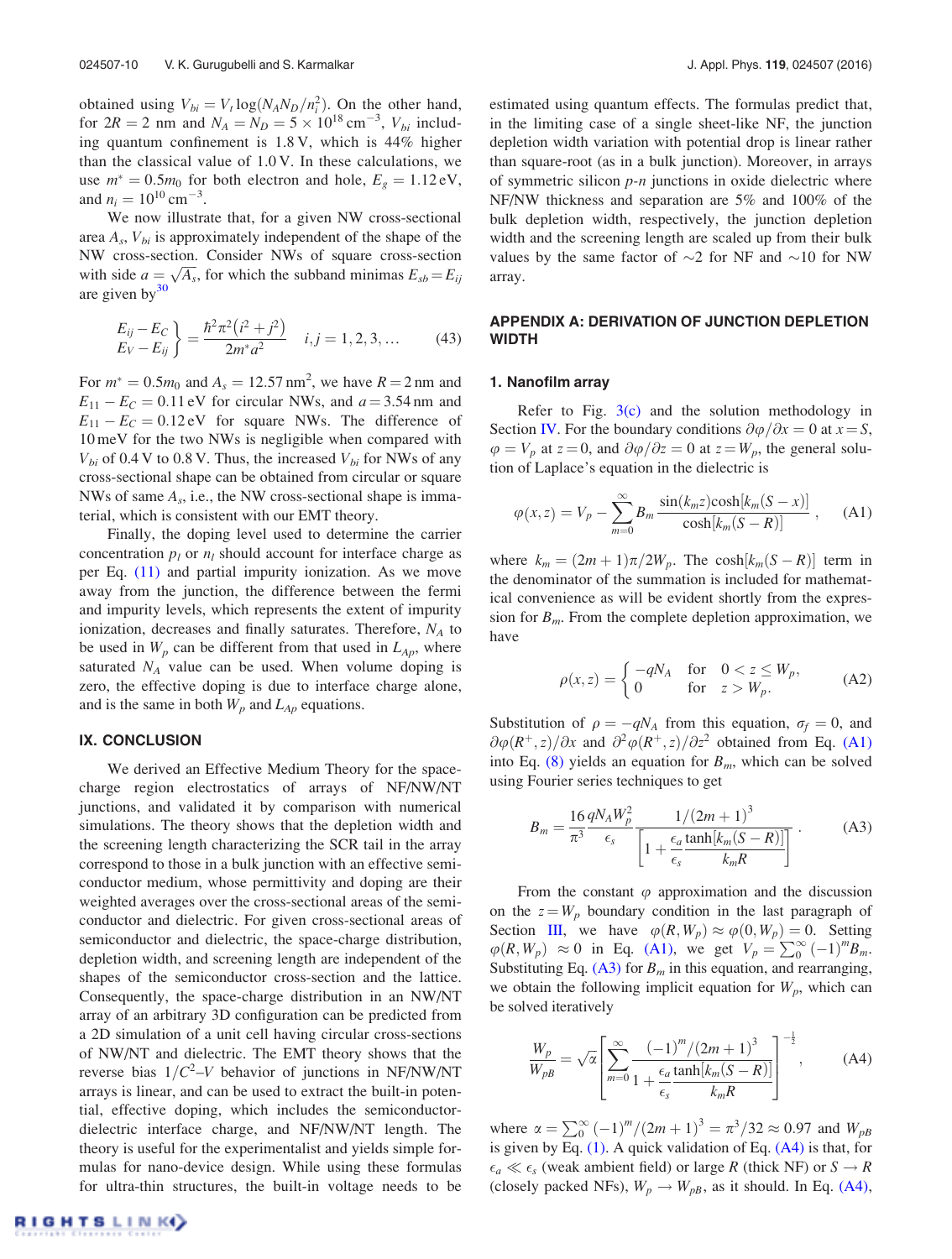$m = 0$  term dominates the summation. Using the  $m = 0$  term alone, this summation can be approximated to  $\alpha[1 + \epsilon_a \text{tanh}]$  $[k_0(S - R)]/\epsilon_s k_0 R]^{-1}$ , where  $k_0 = \pi/2W_p$ , yielding Eq. (12).

## 2. Nanowire array

Applying the above procedure to an NW array yields<sup>14</sup>

$$
\frac{W_p}{W_{pB}} = \sqrt{\alpha} \left[ \sum_{m=0}^{\infty} \frac{(-1)^m / (2m+1)^3}{1 + 2 \frac{\epsilon_a}{\epsilon_s} \frac{T(k_m)}{k_m R}} \right]^{-\frac{1}{2}},
$$
 (A5)

where

$$
T(k_m) = \frac{I_1(k_m S)K_1(k_m R) - I_1(k_m R)K_1(k_m S)}{I_1(k_m S)K_0(k_m R) + I_0(k_m R)K_1(k_m S)},
$$
 (A6)

and  $I_0$ ,  $I_1$  and  $K_0$ ,  $K_1$  are the modified Bessel functions. As done in the case of NF array, by approximating Eq. (A5) with the  $m = 0$  term alone, we obtain Eq. (20).

For a single NW, i.e., for  $S \to \infty$ , we have  $R \ll W_p$  so that  $T(k_m) \to K_1(k_m R)/K_0(k_m R) \approx [k_m R(\log(2/k_m R) - \gamma)]^{-1}$ , where  $\gamma \approx 0.58$  is the Euler's constant. Neglecting the unity term in the denominator of the summation in Eq.  $(A5)$  for small  $R \ll W_p$ , and using the above approximate  $T(k_m)$  in Eq.  $(A5)$ , we have

$$
\sum_{m=0}^{\infty} \frac{(-1)^m}{(2m+1)} \log \left[ \frac{4W_p}{(2m+1)\pi Re^{\gamma}} \right] = \frac{8\alpha}{\pi^2} \frac{\epsilon_a}{\epsilon_s} \left( \frac{W_{pB}}{R} \right)^2. \quad (A7)
$$

Using the identities  $a \log b = \log b^a$  and  $\log a + \log b =$ log *ab* in the above summation, we get

$$
\frac{\left(\frac{4W_p}{\pi Re^{\gamma}}\right)^{\sum_{m=0}^{\infty} \frac{(-1)^m}{(2m+1)}}}{\prod_{m=0}^{\infty} (2m+1)^{\frac{(-1)^m}{(2m+1)}}} = \exp\left[\frac{8\alpha \epsilon_a}{\pi^2 \epsilon_s} \left(\frac{W_{pB}}{R}\right)^2\right].
$$
 (A8)

Using  $\sum_{0}^{\infty} (-1)^{m} / (2m+1) = \pi / 4$ ,  $\prod_{0}^{\infty} (2m+1)^{(-1)^{m} / (2m+1)}$  $= 0.825$ , and  $\alpha = \sum_{0}^{\infty} (-1)^{m} / (2m+1)^{3} = \pi^{3} / 32$ , we obtain Eq.  $(26)$  for  $W_p$  in a single NW.

## 3. Nanotube array

We obtain  $W_p$  in an NT array from that in an NW array as follows. In Eq. (10), we let  $\rho + 2\sigma_f/R = \rho_{eff}$ , where  $\rho_{eff}$  is the effective space-charge density. While  $\rho_{eff} = \rho = -qN_A$ for an NW array having  $\sigma_f = 0$ , we have  $\rho_{eff} = 0 + 2\sigma_f/R$  $= -2qN<sub>S</sub>/R$  for an NT array, where  $N<sub>S</sub>$  is the surface doping in the NT. Thus, by comparing the  $\rho_{\text{eff}}$  expressions of NW and NT arrays, we obtain  $W_p$  in an NT array from Eq. (A5) of an NW array by replacing  $\epsilon_s$  by  $\epsilon_a$  and  $N_A$  by  $2N_S/R$ , i.e.,

$$
\frac{W_p}{W_{pBT}} = \sqrt{\alpha} \left[ \sum_{m=0}^{\infty} \frac{(-1)^m / (2m+1)^3}{1 + 2 \frac{T(k_m)}{k_m R}} \right]^{-\frac{1}{2}}, \quad (A9)
$$

where

GHTSLINK<sup>(</sup>)

$$
W_{pBT} = \sqrt{\frac{\epsilon_a V_p R}{qN_S}} = \sqrt{\frac{2\epsilon_a V_p}{q(N_S \times 2\pi R/\pi R^2)}}
$$
(A10)

is the bulk depletion width expression  $W_{pB}$  in Eq. (1) with  $N_A$  replaced by  $2N_S/R$ . The expression  $2N_S/R$  can be interpreted as the volume doping obtained by distributing the NT surface doping  $N<sub>S</sub>$  uniformly over the NT cross-sectional area, i.e.,  $N_A = N_S \times 2\pi R / \pi R^2$ . Note that,  $W_{pBT}$  is the value of  $W_p$  for  $S \to R$ , and was denoted as  $W_{S \to R}$  in Ref. 14. As done in the case of NF and NW arrays, by approximating Eq. (A9) with the  $m = 0$  term alone, we obtain Eq. (27).

## APPENDIX B: DERIVATION OF SPACE-CHARGE TAIL AND SCREENING LENGTH

## 1. Nanofilm array

Refer to Fig. 3(c). The boundary conditions are  $\partial \varphi / \partial x$  $= 0$  at  $x = S$ ,  $\varphi = V_p$  at  $z = 0$ , and  $\varphi \rightarrow 0$  for  $z \rightarrow \infty$ . The condition  $\varphi \to 0$  for  $z \to \infty$  differs from the condition  $\partial \varphi / \partial z = 0$  at  $z = W_p$  employed in  $W_p$  derivation, since we need  $\varphi$  over the space-charge tail beyond  $W_p$ . For these boundary conditions, the general solution of the Laplace's equation in the dielectric is

$$
\varphi(x, z) = V_p - \int_0^\infty A(\lambda) \sin(\lambda z) \frac{\cosh[\lambda(S - x)]}{\cosh[\lambda(S - R)]} d\lambda.
$$
 (B1)

We can obtain  $\varphi$  for all *z* if we know  $A(\lambda)$  for all  $\lambda$ , which in turn can be obtained if we know  $\rho(z)$  for all *z*. For  $z < W_p$ , we have  $\rho(z) \approx -qN_A$ . For large *z*, i.e., in the SCR tail, we can approximate  $\rho(z)$  as follows. Since  $\varphi$  falls below  $V_t$  beyond  $W_p$ and is  $\ll V_t$  in the SCR tail, linear screening prevails in the tail region, i.e.,  $\rho$  is proportional to  $\varphi$  as per  $\rho = q^2 \left(\frac{\partial p}{\partial \varepsilon_F}\right) \varphi$ , where *p* is the hole density and  $E_F$  is the Fermi-level.<sup>28</sup> For non-degenerate doping, *p* is given by the Boltzmann distribution, and so,  $\partial p/\partial E_F = -p/qV_t = -N_A/qV_t$ . Substituting this in  $\rho = q^2(\partial p/\partial E_F)\varphi$  and using Eq. (1), we have

$$
\rho = q^2 (\partial p / \partial E_F) \varphi = -q N_A \varphi / V_t = -\epsilon_s \varphi / L_{Dp}^2. \tag{B2}
$$

Since the variation of  $\rho$  between  $z = W_p$  and the SCR tail is not known, we cannot obtain  $A(\lambda)$  for all values of  $\lambda$ , and hence,  $\varphi$  for all values of *z*. However, we can obtain  $\varphi$  for large *z*, i.e., in the SCR tail which is of our interest, from an approximate expression of  $A(\lambda)$  for small  $\lambda$ . This is due to the fact that only small values of  $\lambda$  contribute to the integral in Eq. (B1), since *z* is large for the SCR tail and  $sin(\lambda z)$  is an oscillatory function. Substitution of  $\rho = -\epsilon_s \varphi / L_{Dp}^2$  (from Eq. (B2)),  $\sigma_f = 0$ , and  $\partial \varphi(R^+, z)/\partial x$  and  $\partial^2 \varphi(R^+, z)/\partial z^2$ obtained from Eq.  $(B1)$  into Eq.  $(8)$  results in the following equation valid for large *z*:

$$
\int_{0}^{\infty} \frac{1 + \frac{\epsilon_a L_{Dp}^2}{\epsilon_s R} \lambda \tanh[\lambda(S - R)] + L_{Dp}^2 \lambda^2}{V_p} A(\lambda) \sin(\lambda z) d\lambda = 1.
$$
\n(B3)